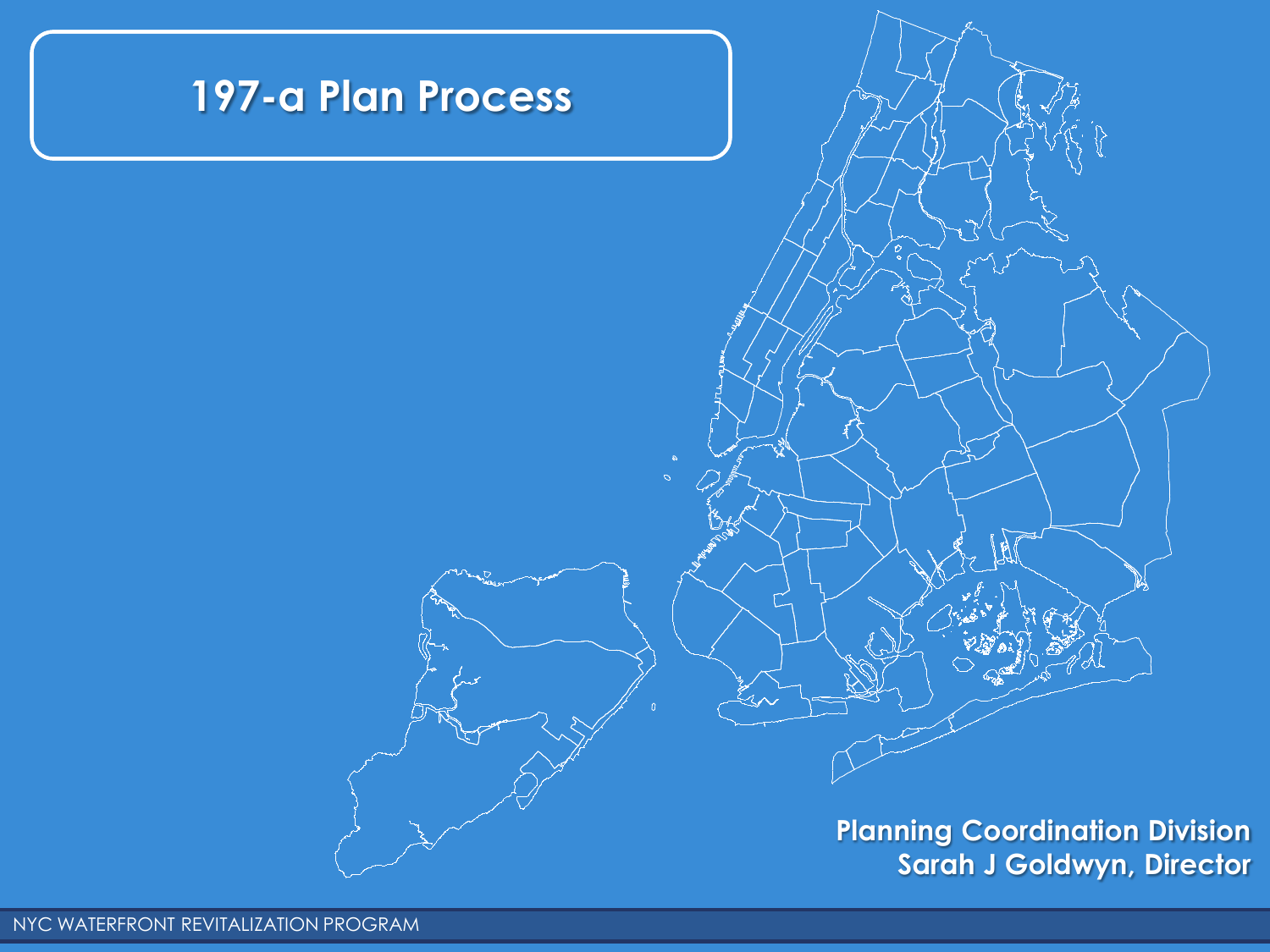

### **Agenda**

- I. 197-a Plan Overview
- II. 197-a Plan Review Process
- III. Threshold Review and Determination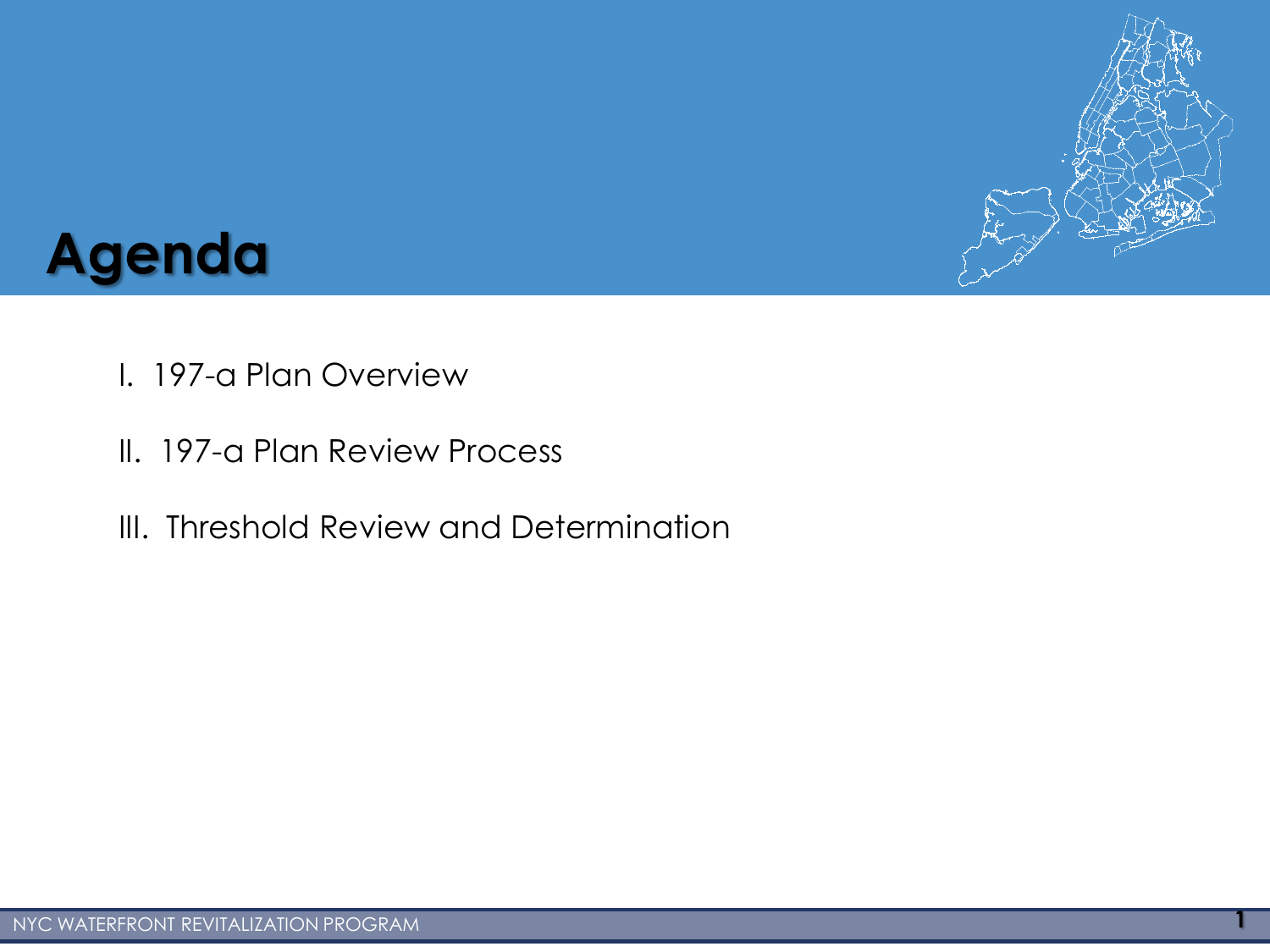

- Section 197-a of the City Charter authorizes plans for the improvement of the city, its boroughs and communities.
- In 1991, the City Planning Commission adopted *Rules for the Processing of Plans Pursuant to Charter Section 197-a*, establishing standards, procedures and timeline for the 197-a process.
- Once approved by the Commission and adopted by the City Council, 197-a plans guide future actions of city agencies in the areas addressed in the plans.
- Specific recommendations are implemented through ULURP or other regulatory processes.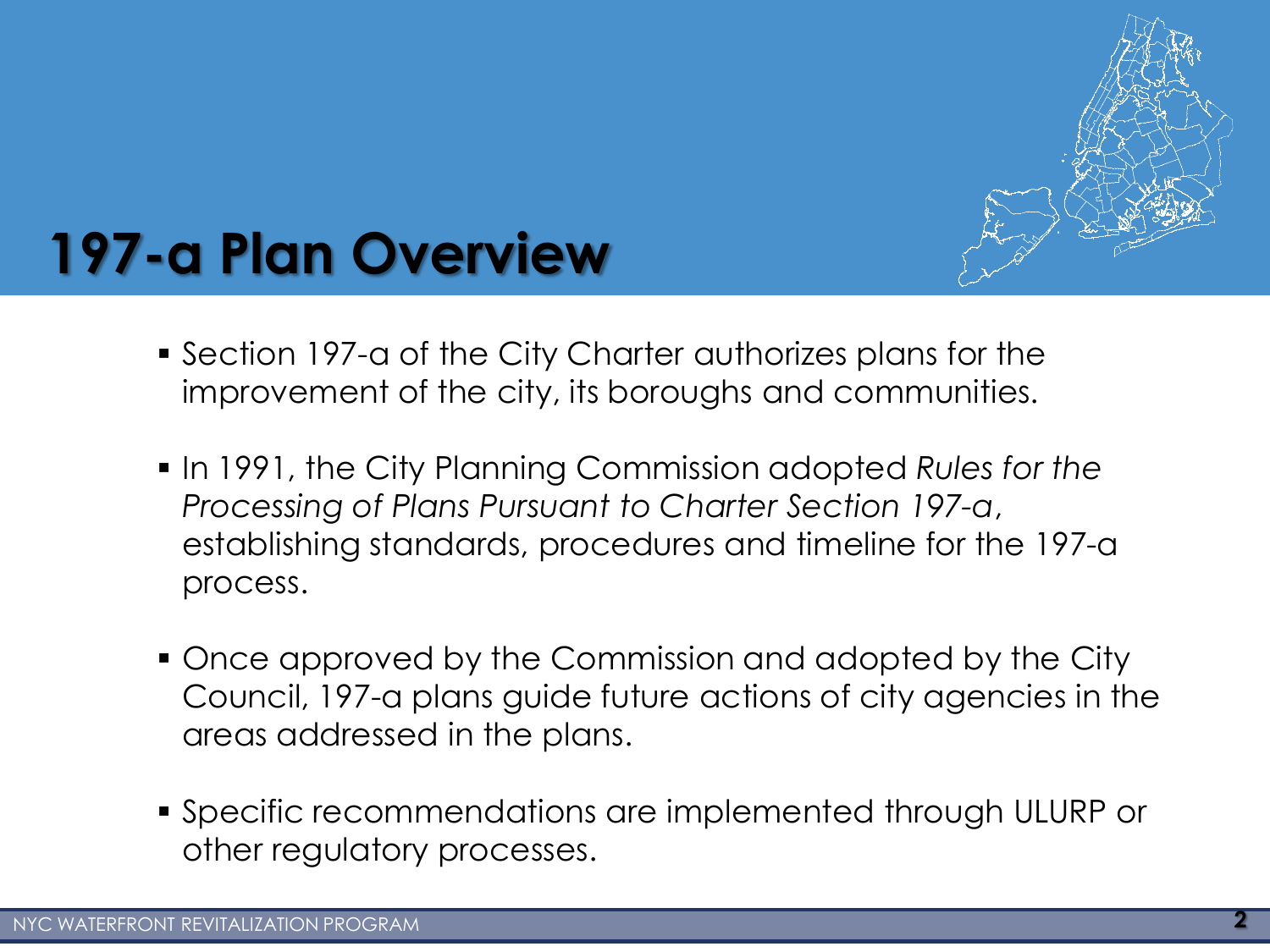

#### **Who can Sponsor a 197-a Plan?**

- Community Boards
- Borough Boards
- **Borough President**
- Department of City Planning (DCP)
- The City Planning Commission (CPC)
- The Mayor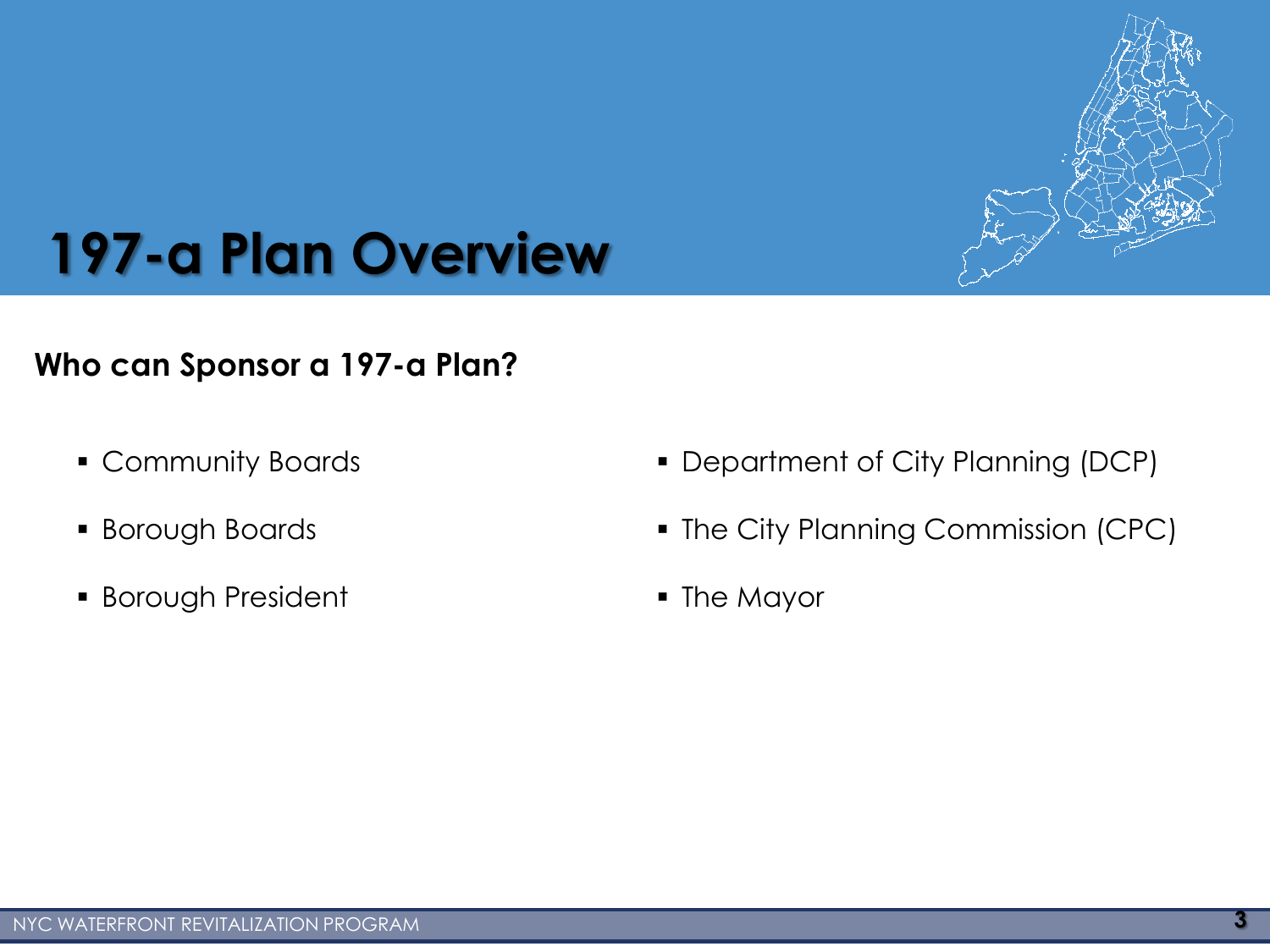

#### **Since 1992, 13 plans have been adopted**

Examples:

- 1. *New Connections / New Opportunities: Sunset Park Waterfront (Dec. 2009)*
- 2. *Plan for Eastern Section of Manhattan CB 6* (Mar. 2008)
- 3. *Hamilton Heights, Manhattanville, Morningside Heights* (Dec. 2007)
- 4. Comprehensive Manhattan Waterfront Plan (Dec. 1997)
- *5. Stuyvesant Cove Plan* (Mar. 1997)
- *6. Partnership for the Future: A Plan for the Revitalization of Bronx CD 3* (Nov. 1992)

Citywide:

*New Waterfront Revitalization Program* (1982 and1999)

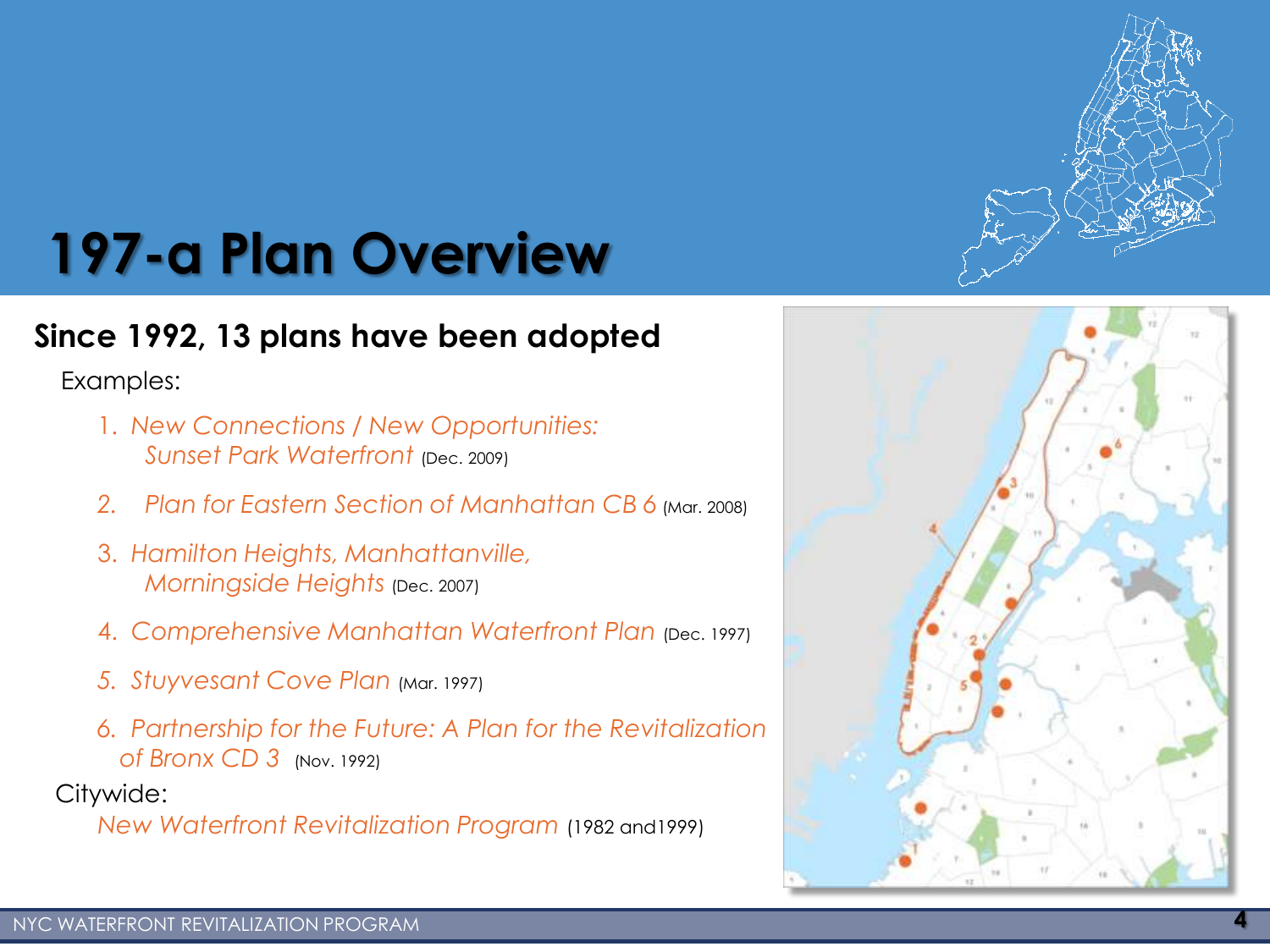

#### **What is the Department of City Planning's Role?**

- Provide technical assistance and information on plan content
- Review draft plan for consistency with city policies, and guidance on public review process
- Conduct Environmental Review
- For agency-sponsored plans, the Department drafts, conducts reviews and supports extensive public outreach

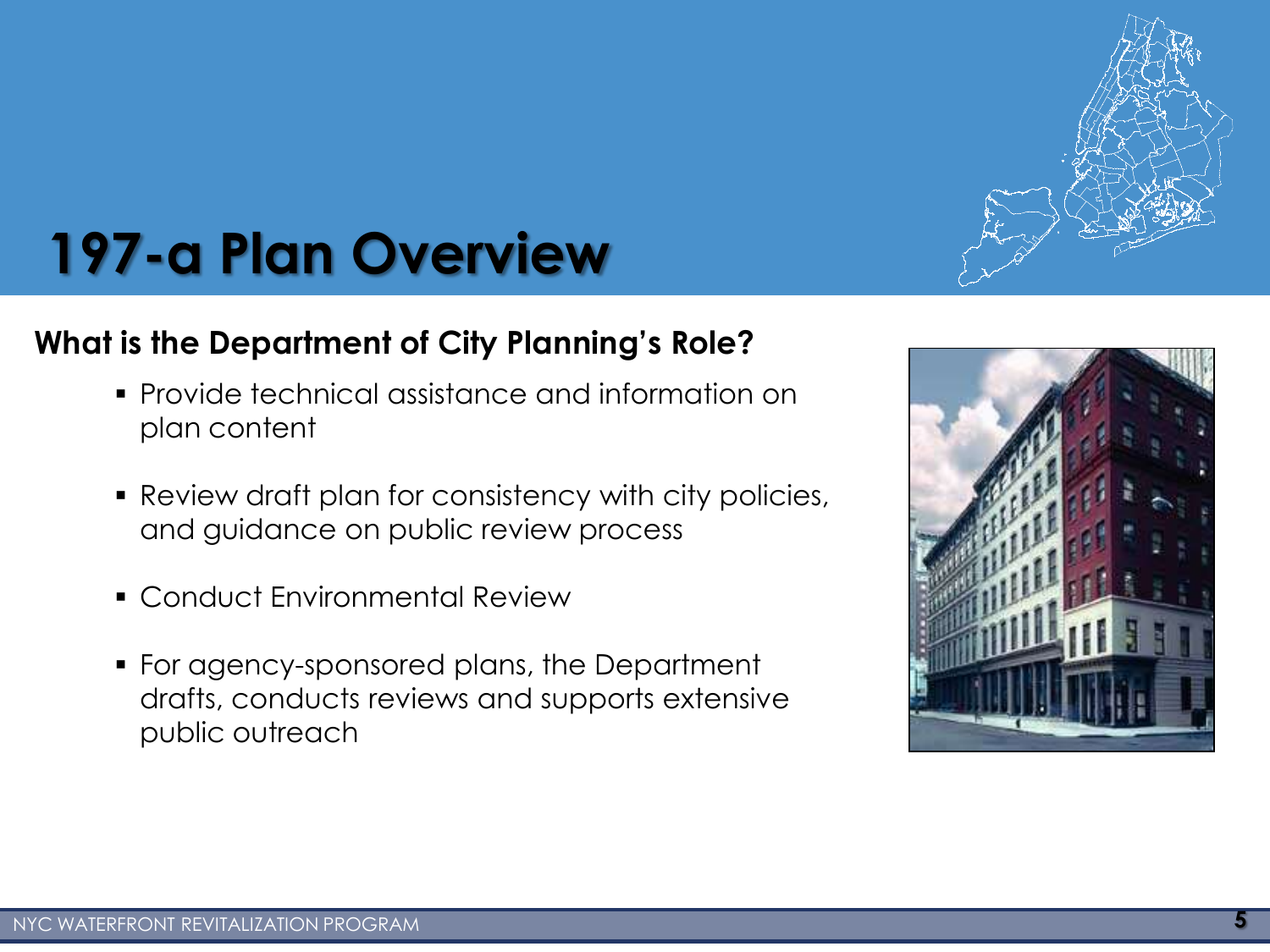

### **197-a Plan Process**

#### **197-a Process for the Waterfront Revitalization Program (WRP)**

- The *Waterfront Revitalization Program* was originally adopted in 1982 and was later revised and approved in 1999, both pursuant to Section 197-a of the City Charter.
- As in 1999, the *197-a P*lan review process is being used to revise the City's WRP.
- The 197-a process will be used as a means for facilitating public review of the WRP revisions that will result in an updated program.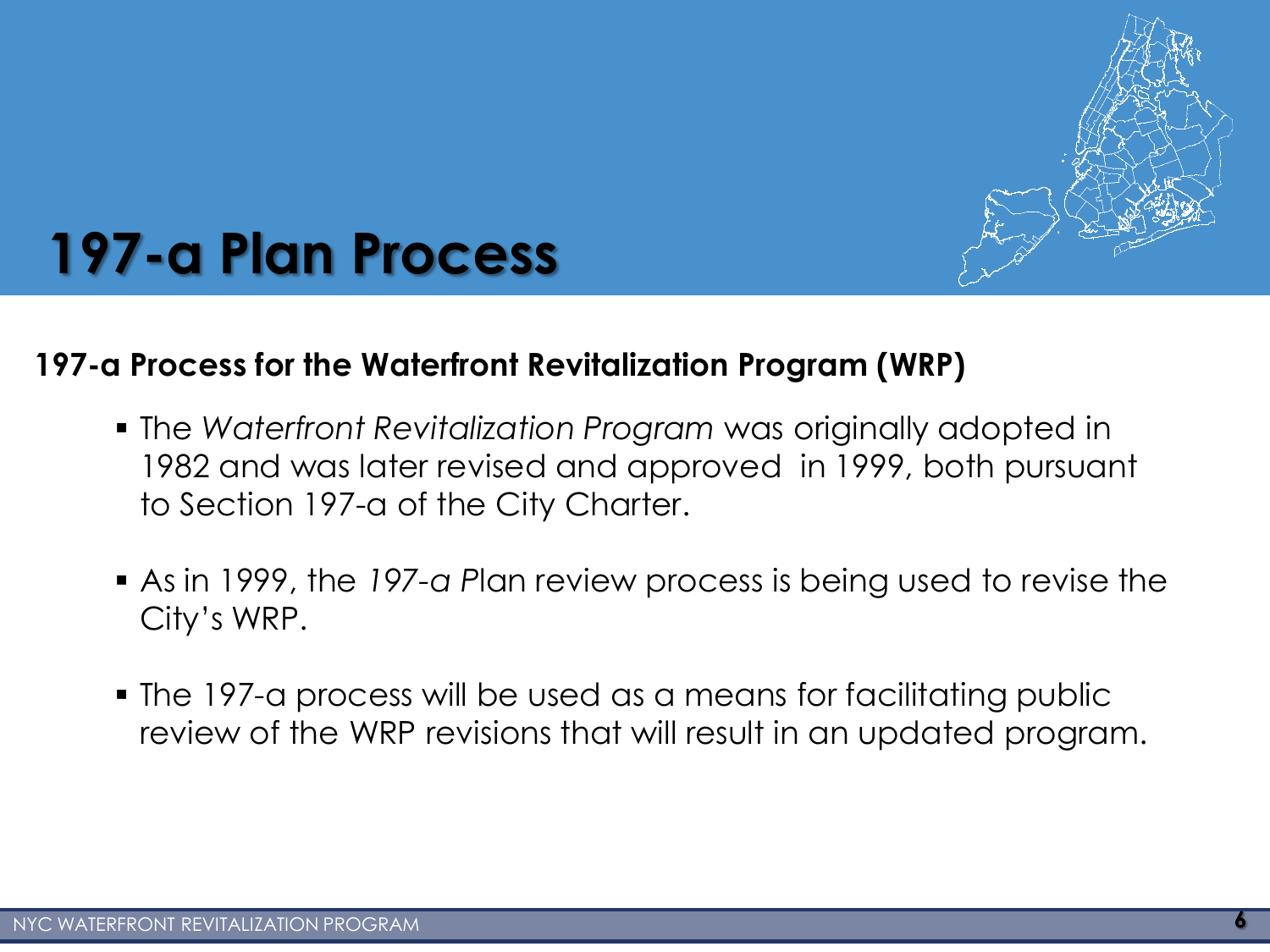

# **197-a Plan Process**

- 1. Letter of Intent/Plan Preparation
- 2. Plan Submission
- 3. Threshold Review & and Revisions to Meet Threshold Standards
- 4. Threshold Determination
- 5. Environmental Review & Determination
- 6. Community/Borough Board Review
- 7. City Planning Commission Substantive Review
- 8. City Council Review
- 9. Distribution of Adopted Plan